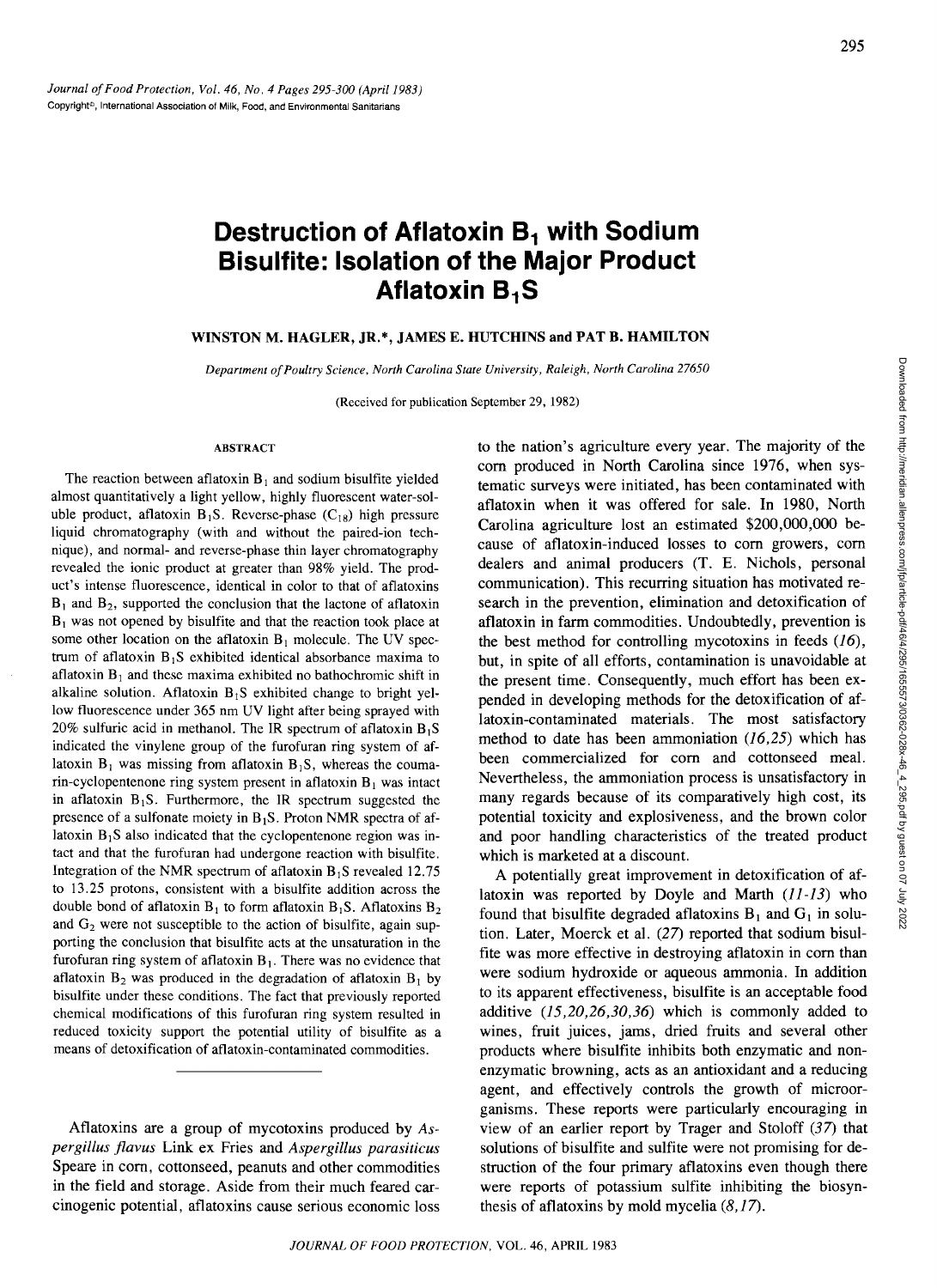The mechanism of bisulfite degradation of aflatoxin  $B_1$ is unknown, but Doyle and Marth (11-13) reported that, in experiments using radio-labeled aflatoxin  $B_1$ , about 91% of the total aflatoxin  $B_1$  was converted to unrecovered water-soluble form $(s)$  which could not be partitioned into chloroform. They also found at least two products representing the remaining 9% of the total aflatoxin which were detected in the chloroform extracts of the reaction mixtures. The highly polar nature of the major product(s), and the report by Dey and Row (9) that unsaturated coumarins react readily with bisulfite in aqueous solution resulting in cleavage of the lactone ring and addition of sulfonic acid across the double bond, suggested that aflatoxins  $B_1$  and  $G_1$ , which have the same unsaturated coumarin moiety, might react similarly with bisulfite to form a sulfonic acid addition product  $(11-13)$ . However, Dey and Row (9) also reported that substituted coumarins had low or no reactivity to bisulfite depending on the size of the substituent groups. Since aflatoxins are substituted coumarins, they would not be expected to react unless some other portion of the molecule was susceptible. In addition, Doyle and Marth  $(11-13)$  proposed, on the basis of an oxygen-induced, anti-Markovnikov addition of bisulfite to alkenes  $(31)$  and of the presence of a vinylene in the furofuran moiety of aflatoxins  $B_1$  and  $G_1$ , that a bisulfite radical may react at this site rather than at the unsaturated lactone to form a sulfonate addition product. An alternate mechanism of aflatoxin destruction was suggested by Moerck et al. (27) which involved nucleophilic attack by bisulfite on the carbonyl carbon of the cyclopentenone ring of aflatoxin  $B_1$  to form a bisulfite addition product.

The purpose of the present communication is to report the occurrence of a single major product in the bisulfite degradation of aflatoxin  $B_1$ , its isolation, some of its properties and its tentative identification.

#### MATERIALS AND METHODS

Crystalline aflatoxins  $(B_1, B_2, G_1$  and  $G_2$ ) were purchased from Calbiochem-Behring Corp. (LaJolla, CA). Solvents, including water, were high pressure liquid chromatography (HPLC)-grade and reagents were ACS-grade (Fisher Scientific, Raleigh, NC). Toxins were dissolved in methanol or chlorofrom and quantified spectrophotometrically at 361 nm (28). Aflatoxins used for reactions were dissolved in methanol at the desired concentrations then diluted 1:9 with a 10% solution of freshly prepared sodium bisulfite solution, pH approx. 5.5. Progress of reactions was monitored by HPLC and/or thin layer chromatography (TLC). In preliminary studies, microgram quantities of afIatoxins were treated with bisulfite at ambient temperature by this method. Aflatoxin  $B_1S$  for isolation was prepared by dissolving 200 mg of aflatoxin  $B_1$  in 100 ml of methanol and diluting 1:9 with a 10% aqueous solution of sodium bisulfite and incubating overnight at 100°C in a foil-capped I-L Erlenmeyer flask before evaporation of methanol and isolation of aflatoxin  $B_1S$  with  $C_{18}$  SepPak cartridges (Water Associates, Milford, MA). Final purification was by HPLC.

HPLC was accomplished using a Waters Associates system including: two 6000A pumps, Wisp 710B automatic injector, a system controller, a data module dual pen recorder-integrator, 440 absorbance detector (operated at 254 or 365 nm), or a Kratos/Schoeffel FS 950 fluorescence detector equipped with 360-nm excitation and 418-nm emission filters (Kratos, Westwood, NJ). Column was a 10- $\mu$  particle size C<sub>18</sub> reverse-phase cartridge in a Waters RCM-100 radial compression module. For paired-ion chromatography, tetrabutyl ammonium phosphate (Waters PIC Reagent A) was used in the mobile phase at 0.005 M over a linear gradient from 100% water to 80% methanol over a IO-min period. A linear solvent gradient (10 min) from 100% water to 100% methanol at a flow rate of 3 ml/ min was used without ion pairing. There was a 5-min hold at the end of the solvent programs. Aflatoxin  $B_1S$  was first isolated by collection from HPLC column effluent. Effluent was lyophilized and the dry, light yellow powder redissolved in methanol. The use of  $C_{18}$  SepPak cartridges expedited isolation with methanol-free reaction mixtures being passed through cartridges which had been activated with methanol then washed with water. Cartridges were then washed with 5 ml of water to remove residual bisulfite and then aflatoxin  $B_1S$  was eluted with methanol. Aflatoxin  $B_1S$ was isolated by removal of methanol or by addition of ethyl ether to solution until aflatoxin  $B_1S$  precipitated.

Whatman  $KC_{18}F$  reverse-phase,  $20 \times 20$ -cm thin layer (0.2 mm) chromatography plates (Bodman Chemicals, Doraville, GA) spotted with aflatoxin and reaction mixtures were chromatographed (equilibrated tank) in a solvent system of ethanol:water (80:20, vol/vol, containing 0.5 M NaCl). Normal phase TLC was done on  $20 \times 20$ -cm, Silica Gel 60 thin layer (0.24 mm) plates (E. Merck, Darmstadt, West Germany) in chloroform:methanol (97:3, vol/vol) or methanol. Plates were examined under long (356 nm) and short wave (254 nm) ultraviolet light (10), sprayed with 20% sulfuric acid, and re-examined. Finally, plates were heated for 20 min at 120°C and examined for charred spots.

Ultraviolet spectra (UV) of aflatoxins  $B_1$  and  $B_1S$  (400 to 210 nm) in 95% methanol were obtained on a Perkin-Elmer III (Coleman) UV-VIS spectrophotometer (Hitachi, Ltd., Tokyo, Japan). Extinction coefficients (E  $^{1\%}_{1cm}$  ) were also determined in 95% methanol. A 1% solution of aflatoxin  $B_1S$  in 95% methanol was diluted 1:14 with 30% ammonium hydroxide and the UV spectrum examined for a bathochromic shift  $(6.18.24)$ . Infrared spectra (IR) of aflatoxins  $B_1$ ,  $B_2$  and  $B_1S$  were obtained from KBr pellets or Nujol mulls (14) on a Perkin-Elmer 501 IR spectrometer (Perkin-Elmer Corporation, Norwalk, CT). Proton nuclear magnetic resonance (NMR) spectra of aflatoxins  $B_1$ ,  $B_2$ ,  $G_1$ ,  $G_2$  and  $B_1S$ were obtained using a Varian EM390 NMR 90MHz spectrometer (Varian Associates, Palo Alto, CA). Compounds were dissolved in deuterated dimethyl sulfoxide, deuterated methanol, deuterated chloroform, deuterated chloroform containing a few drops of trifluoroacetic acid, or trifluoroacetic acid for NMR analysis.

Chemical confirmation of retention of the cyclopentenone moiety in aflatoxin  $B_1S$  by formation of the 2,4-dinitrophenylhydrazone (7,23) was done on a TLC plate spotted with aflatoxins  $B_1$  and  $B_1S$  and benzene sulfonic acid following differential development in chlorofrom:methanol (97:3, vol/vol) to move aflatoxins  $B_1$  and  $G_2$  and benzenesulfonic acid, and then 100% methanol to move aflatoxin  $B_1S$ .

#### RESULTS

Normal phase TLC of bisulfite reaction mixtures revealed two major fluorescent spots, the residual  $B_1$  and the major spot (called aflatoxin B<sub>1</sub>S) which remained at the  $\epsilon$ origin in normal phase TLC with the relatively nonpolar solvent systems customarily used for aflatoxin analysis (18). Aflatoxin  $B_1S$  would migrate, however, when the developing solvent was 100% methanol. A very minor spot with an  $R_f$  similar to that of aflatoxin  $B_2$  was sometimes seen in TLC of mixtures in which all detectable aflatoxin  $B_1$  has been converted to aflatoxin  $B_1 S$ .

The colors of the fluorescent spots seen on TLC were blue like that of aflatoxin  $B_1$ , although the intensity of aflatoxin  $B_1 S$  was considerably brighter than the aflatoxin  $B_1$ in controls. On spraying with 20% sulfuric acid in methanol, the fluorescence of the  $B_1S$  spot changed to yellow in the fashion of aflatoxin  $B_1$ . When the plates spotted with  $B_1$  and  $B_1 S$  were charred, only spots corresponding to these could be detected. After spraying TLC plates with the 2,4-dinitrophenylhydrazine reagent, aflatoxins  $B_1$  and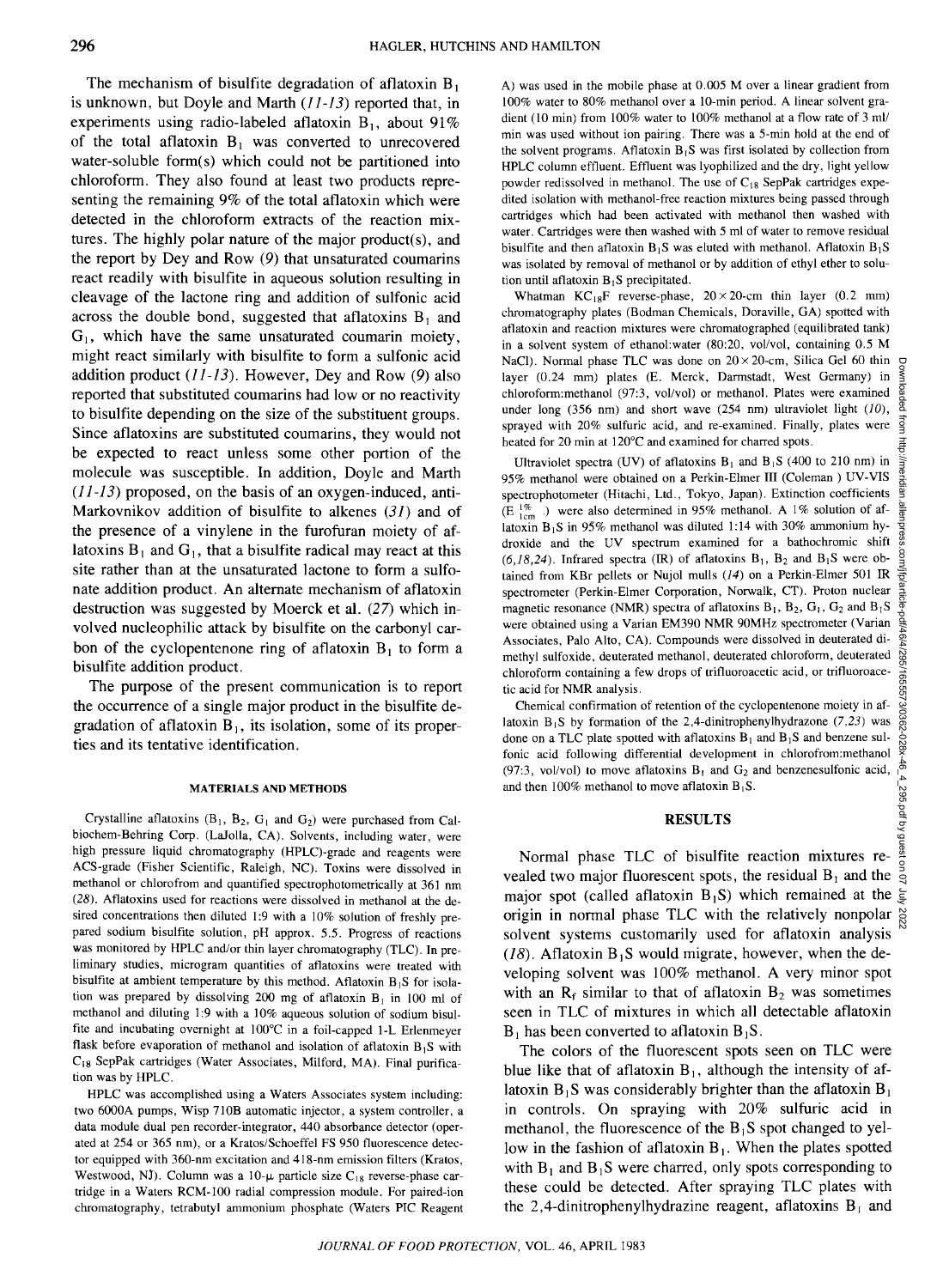



*(B) Paired ion chromatography of partially reacted mixture.* 

*(C) Off-scale chromatogram offinal reaction mixture showing minor products.* 

*(D) Chromatogram of pure aflatoxin B]S.* 

 $B_1S$  turned orange, whereas aflatoxin  $G_1$  and benezensulfonic acid did not, indicating the cyclopentenone moiety was still intact in aflatoxin  $B_1S$  (22,23).

The minor spot which co-chromatographed with aflatoxin  $B_2$  on TLC apparently was another compound, as indicated by the failure to find an aflatoxin  $B_2$  peak on HPLC which was extremely sensitive for aflatoxins  $B_2$  and  $G_2$ under the conditions used. Aflatoxin  $B_2$  itself was completely refractory, as was aflatoxin  $G_2$ , to sodium bisulfite under reaction conditions which gave essentially 100% destruction of aflatoxin  $B_1$ . Traces of other blue-fluorescent compounds, probably present in the commercial aflatoxin  $B_1$  starting material, were sometimes noted on TLC.

Reverse-phase HPLC of reaction mixtures disclosed three major peaks whose retention times coincided with aflatoxin  $B_1$ , the solvent front containing bisulfite and an unknown peak whose thin-layer chromatographic behavior was identical to that of the spot named aflatoxin  $B_1S$  (Fig. lA). In addition, there were two very minor peaks in the chromatograms whose identities are uncertain (Fig. IB,C). The retention times of aflatoxins  $B_1$ ,  $B_2$  and  $B_1S$  with and without the presence of the paired-ion reagent in reversephase HPLC are given in Table 1. Based on retention times, reaction mixtures contained aflatoxin  $B_1S$ ,  $B_1$ , a minor material that had a shorter retention time than aflato $x$ in  $B_1S$  and a minor material with a slightly longer retention time. There was a peak in the column void volume

TABLE 1. *Retention times of components of reaction mixtures in HPLC.a,b* 

|                          | Retention time (min)                       |                            |  |  |
|--------------------------|--------------------------------------------|----------------------------|--|--|
| Component                | Without paired<br>ion reagent <sup>c</sup> | With paired<br>ion reagent |  |  |
| Solvent front            | 0.95                                       |                            |  |  |
| Aflatoxin $B_1$          | 9.10                                       | 9.17                       |  |  |
| Aflatoxin B <sub>2</sub> | 9.00                                       | 9.00                       |  |  |
| Aflatoxin $B_1S$         | 3.37                                       | 7.85                       |  |  |
| Minor Peak 1             | 2.50                                       | 7.75                       |  |  |
| Minor Peak 2             | 3.41                                       | 3.41                       |  |  |

aAbsorbance detector was operated at 365 or 254 nm and the fluorescence detector operated at 360 nm excitation and 418 nm emission. The absorbance and fluorescence peaks coincided.

 ${}^bC_{18}$  column with solvent programming from 0 to 80% methanol at a flow-rate of 3.0 ml/min over a 10-min period with a 5-min hold at 80% methanol.

"Paired ion reagent was tetrabutylammonium phosphate at 0.005 M.

(Table I, Fig. lA) which was due to sodium bisulfite. When the reaction mixture was chromatographed by HPLC in the presence of the tetrabutyl ammonium counter ion, only aflatoxin  $B_1S$  of the major peaks was delayed on the column, moving with a retention time of 7.85 min instead of the normal 3.37 min (Fig. lB). The peak in the column void volume disappeared in the paired-ion chromatography. It should be emphasized that there was no indication

297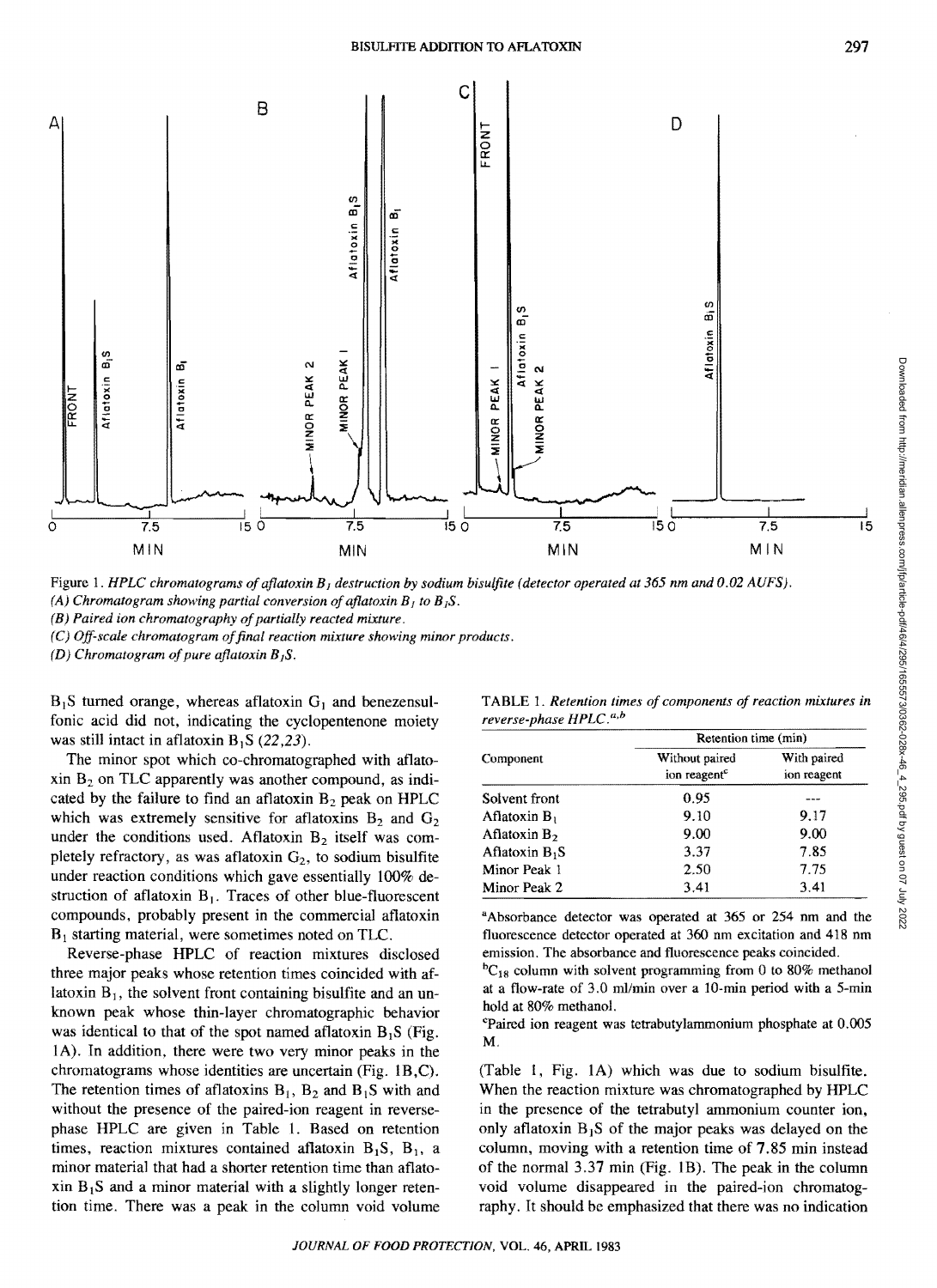| TABLE 2. UV absorbance maxima and extinction coefficients of           |  |
|------------------------------------------------------------------------|--|
| a 1% solution of aflatoxin $B_1S$ in 95% methanol. <sup><i>a</i></sup> |  |

| Wavelength<br>(nm) | $E_{\text{lcm}}^{1\%}$ | Coefficient<br>of variation<br>% |
|--------------------|------------------------|----------------------------------|
| 361                | $367 \pm 4.6$          | 2.18                             |
| 264                | $201 \pm 7.6$          | 6.57                             |
| 219                | $287 \pm 11.3$         | 6.79                             |

<sup>a</sup>Values are means of three replicates  $\pm$  standard errors.

in either reverse-phase or paired-ion chromatography on HPLC of the presence of aflatoxin  $B_2$ .

Aflatoxin  $B_1S$  was isolated by collecting from  $C_{18}$  Sep-Pak cartridges and from HPLC effluents. The chromatographic purity of aflatoxin  $B_1S$  after isolation is shown in Fig. ID. Operation of the absorbance detector at 254 nm revealed no additional components. Aflatoxin  $B_1S$  was light yellow, freely soluble in water, dimethyl sulfoxide and trifluoroacetic acid, fairly soluble in methanol, and insoluble in chloroform. The UV absorbance characteristics of aflatoxin  $B_1S$  are shown in Table 2. Aflatoxin  $B_1S$  was essentially identical in absorption maxima and similar in extinction coefficients to aflatoxin  $B_1$  (4,18,28,32). This indicated the reaction between bisulfite and aflatoxin  $B_1$ had no great effect on the chromophore. As an example, reduction of the cyclopentenone moiety of aflatoxin  $B_1$  to yield aflatoxicol shifts the 361 to 362 nm maximum to about 325 nm  $(5,18,21,34,35)$ . In addition, the identity of the spectra for  $B_1$  and  $B_1S$  indicates that the coumarin system of  $B_1$  was not disturbed in the reaction *(6,21.23,38,40).* No change in the UV spectrum of aflato- $\sin B_1S$  was induced by addition of ammonium hydroxide to the 45% methanol solution. though the maximum at 219 nm was obscured by end absorbance. This treatment opens the furofuran rings of aflatoxin  $B_{2a}$ , the hydration product of aflatoxin  $B_1$  (6,18). The fluorescence properties of  $B_1S$ were practically identical to aflatoxins  $B_1$  and  $B_2$  except for an apparent intensification of the fluorescence. From the extinction coefficients (Table 2) and HPLC, the yield

TABLE 3. Proton NMR chemical shifts.<sup>a</sup>

of aflatoxin  $B_1S$  from aflatoxin  $B_1$  was calculated to be about 98%. Any other products were minor since they constituted a total of less than 2% of the starting material.

Overall, the IR spectra of aflatoxins  $B_1$ ,  $B_2$  and  $B_1S$ were closely related, though that of  $B_1S$  was more similar to the spectrum of aflatoxin  $B_2$ . The maxima at 1067 and 722  $cm<sup>-1</sup>$ , which have been attributed to the vinyl ether system in  $B_1$ , were not present in the spectra of  $B_2$  and  $B_1S$ , whereas the bands at 1750, 1630 and 1590 cm<sup>-1</sup> attributed to the coumarin portion of the molecule were in the spectra of all three compounds (2,3,5,6,18,19,21, *23,34,38,40).* There was an intense absorbance in the IR spectrum of  $B_1S$  at 1210 cm<sup>-1</sup> associated with a sulfonate moiety and a medium intensity band at  $3460 \text{ cm}^{-1}$  which was also consistent with the presence of a sulfonate moiety  $(14)$ . Bands at 1685 and 1760 cm<sup>-1</sup>, characteristic of a coumarin containing a cyclopentenone, were present in all three spectra  $(1, 2, 5, 19, 23, 35)$ .

The NMR spectra of aflatoxins  $B_1$ ,  $B_2$ ,  $G_1$ ,  $G_2$  and  $B_1S$ were closely related, and those of  $B_1$ ,  $B_2$ ,  $G_1$  and  $G_2$ agreed closely with published information  $(1-3,5,21,33,$  $34,38$ ). The spectrum of  $B_1S$  was quite similar to the spectra of  $B_1$  and  $B_2$  in regard to the cyclopentenone protons and dissimilar to those of  $G_1$  and  $G_2$  in regard to the lactone protons of the latter compounds (Table 3). The chemical shifts associated with the d-position of the furofuran system, methoxy and aromatic protons were quite similar for all five compounds (33). The spectrum of  $B_1S$  contained signals in locations similar to those assigned to the protons of the furofuran system in the other atlatoxins. The  $B<sub>1</sub>S$  spectrum revealed the signals from protons assigned to positions a and  $c$  ( $\delta$ =4.82 to 5.04) were not completely resolved; this peak was integrated clearly for two protons. That the signal of the methoxy protons overlapped with the signal of position b was clear because the peak at  $\delta = 4.07$ to 4.41 integrated for five protons. Note that the signals due to the  $a$ ,  $b$  and  $c$  positions of the furofuran system were not shifted as far upfield in  $B_1 S$  as in  $B_2$  or  $G_2$  when compared to  $B_1$  or  $G_1$ . Repeated runs indicated between 12.75 and 13.25 protons for  $B_1S$ . Final assignments await decoupling experiments and <sup>13</sup>C-NMR analysis.

|                | Aflatoxin                                      |                |            |                |               |  |  |  |
|----------------|------------------------------------------------|----------------|------------|----------------|---------------|--|--|--|
|                | B <sub>1</sub>                                 | B <sub>2</sub> | $G_1$      | G <sub>2</sub> | $B_1S$        |  |  |  |
| Protons        | $(\delta =$ ppm relative to tetramethylsilane) |                |            |                |               |  |  |  |
| Cyclopentenone | 2.58; 3.36                                     | 3.02; 3.71     | ----       | ----           | 2.99; 3.72    |  |  |  |
| Lactone        | <b>With Miller</b>                             | ----           | 3.40; 4.36 | 3.46:4.41      | $\frac{1}{2}$ |  |  |  |
| Methoxy        | 3.93                                           | 4.12           | 3.90       | 3.93           | 4.12          |  |  |  |
| Aromatic       | 6.39                                           | 6.62           | 6.35       | 6.32           | 6.63          |  |  |  |
| Furofuran      |                                                |                |            |                |               |  |  |  |
| a              | 6.43                                           | 4.39           | 6.42       | 4.18           | $4.82 - 5.04$ |  |  |  |
| $\mathbf b$    | 5.42                                           | 2.49           | 5.40       | 2.30           | $4.07 - 4.41$ |  |  |  |
| c              | 4.72                                           | 3.89           | 4.72       | 3.67           | $4.82 - 5.04$ |  |  |  |
| d              | 6.79                                           | 6.73           | 6.75       | 6.46           | 6.82          |  |  |  |

<sup>a</sup>Spectra of aflatoxins B<sub>1</sub>, B<sub>2</sub>, G<sub>1</sub> and G<sub>2</sub> were obtained in deuterated chloroform, whereas spectra of B<sub>1</sub>S were obtained in trifluoroacetic acid.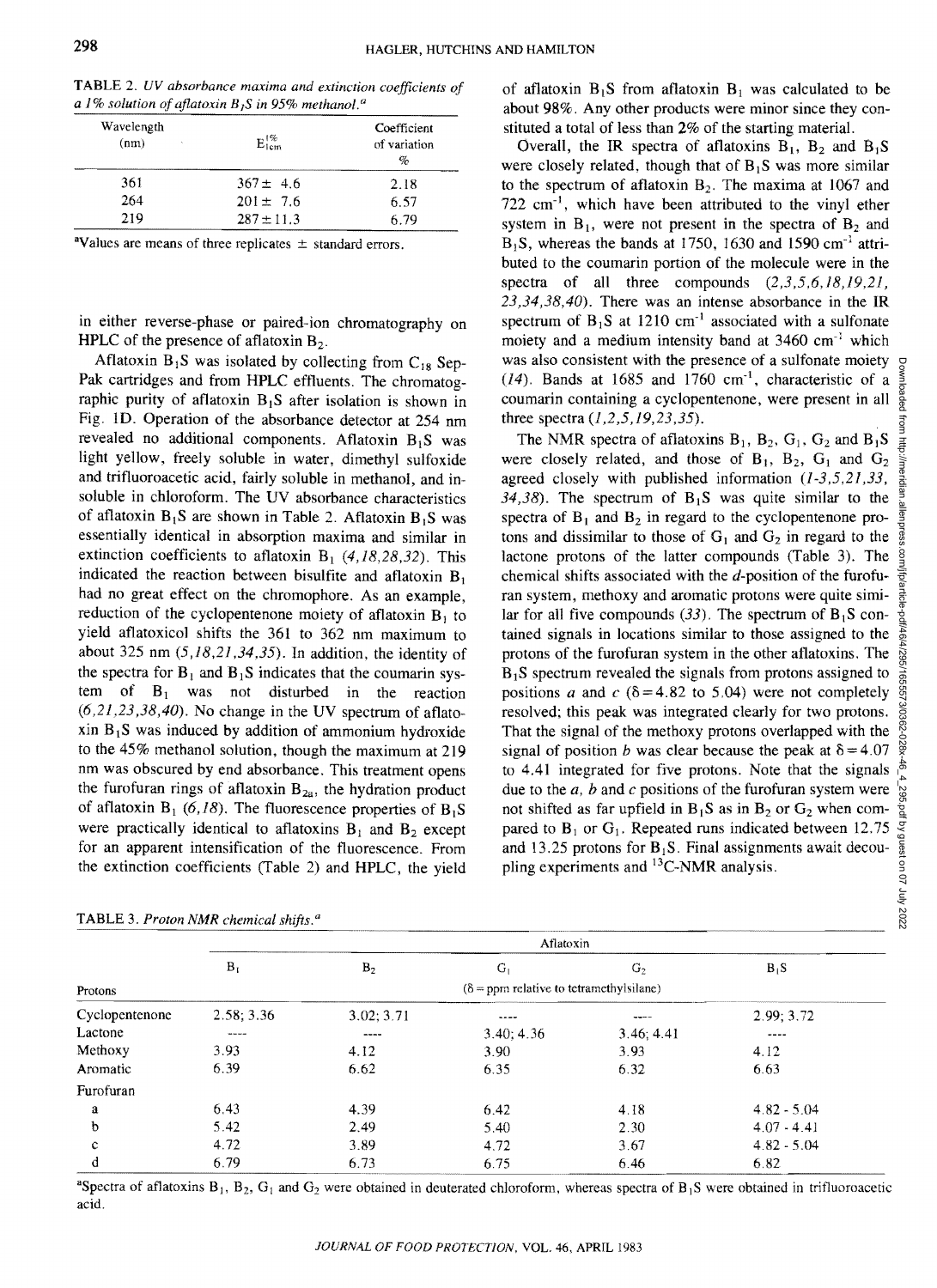# DISCUSSION

Several properties of aflatoxin  $B_1S$ , the major product of degradation of aflatoxin  $B_1$  by sodium bisulfite, suggested that the compound was a sulfonate. The very polar nature of aflatoxin  $B_1S$  in both HPLC and TLC suggested the introduction of a group much more polar than a hydroxyl group. The solubility of the isolated  $B_1S$  in water but not in chloroform, which is directly opposite the solubility of aflatoxin  $B_1$ , also indicated drastic change in the polarity of the product such as would be caused by the introduction of a sulfonate group. These solubilities agreed with the report of Doyle and Marth (12,13) that the product could not be extracted from water with chloroform. The ionic nature of the product was indicated by its behavior in counter-ion chromatography. The intense IR absorbances of aflatoxin  $B_1S$  at 1210 cm<sup>-1</sup> and a medium intensity absorbance at  $3460$  cm<sup>-1</sup> are also consistent with the presence of a sulfonate moiety. Finally, there is precedent for the formation of sulfonates when sodium bisulfite is reacted with compounds of the nature of aflatoxin (9,31).

Consideration of the literature and the structure of aflato $x$ in  $B_1$  suggests three possible sites where bisulfite could have attacked the aflatoxin molecule, specifically at the cyclopentenone, at the unsaturated lactone, and at the vinylene group of the furofuran portion (Fig. 2). The addition of bisulfite at the cyclopentenone group as suggested by Moerck et al. (27) is ruled out by the ability of aflatoxin  $B_1S$  to form its 2,4-dinitrophenylhydrazone, by the retention of the UV absorption spectrum identical to aflatoxin  $B<sub>1</sub>$ , by the presence of infrared absorption bands at 1685 and 1760 cm-1 characteristic of coumarin containing cyclopentenone, by the failure of aflatoxin  $B_2$ , which has a cyclopentenone moiety, to react with bisulfite, and by the ability of aflatoxin  $G_1$ , which does not contain a cyclopentenone moiety, to react with bisulfite. These data argue against the mechanism proposed by Moerck et al. (27) which invoked a nucleophilic attack by bisulfite on the carbonyl carbon of the cyclopentenone ring. The reaction of bisulfite with the unsaturated coumarin moiety of aflatoxin  $B_1$  does not seem likely, despite reports by Dey and Row (9) that unsaturated coumarins react readily with bisulfite in aqueous solution resulting in cleavage of the lactone ring and addition of sulfonic acid across the double bond, because such reaction is greatly retarded or prohibited in substituted coumarins such as aflatoxin. The retention of essentially unaltered UV absorption and fluorescence by aflatoxin  $B_1S$  indicated that the lactone ring was intact because Lee et al. (22,23) reported that the cleavage of the lactone ring of aflatoxin  $B_1$  resulted in a non-fluroescent product. The retention of the unaltered fluorescence and absorption also suggested that the conjugation between the carbonyl group of the lactone and the benzenoid ring of the coumarin moiety remained intact. Additional evidence suggesting that bisulfite did not attack this portion of the aflatoxin  $B_1$  molecule was the failure of aflatoxins  $B_2$  and  $G_2$  to react despite being identical to aflatoxins  $B_1$  and  $G_1$ in this portion of the molecule. Therefore, the absence of evidence for these two possibilities implies that the third possibility is most likely.

The addition of bisulfite to the vinylene portion of the furofuran moiety of aflatoxin  $B_1$  to form a sulfonate was proposed by Doyle and Marth (12,13) on the precedent of oxygen-induced, anti-Markovnikov addition of bisulfite to alkenes  $(31)$ . They pointed out the similarity of this proposed reaction to the formation of the hydrated forms,  $B_{2a}$ , and  $G_{2a}$ , from aflatoxins  $B_1$  and  $G_1$  by addition of  $H_2O$ across the same double bond under mildly acidic conditions (29). Additional proof for this site of bisulfite addition to aflatoxin  $B_1$  lies in the failure of aflatoxins  $B_2$  and G2, which do not possess a vinylene group in the furofuran rings, to form bisulfite addition products. IR absorption bands at 1067 and 722  $cm^{-1}$ , which have been attributed to the vinyl ether system in aflatoxin  $B_1$ , were not present in the spectra of aflatoxin  $B_2$  or  $B_1S$ . This absence in  $B_1S$ strongly suggests that the vinyl ether system is the site of attack. As noted earlier, the proton NMR spectra were not only consistent with the formation of a sulfonate at this position, but could not be explained in another fashion. The major remaining problem in establishing the identity of aflatoxin  $B_1S$  was deciding to which of the two possible positions the bisulfite added. On the basis of the NMR spectra of  $B_1S$ , specifically on the unambigous integration of the peak at  $\delta$  = 4.82 to 5.04 as two protons and the overlap of the signal accounting for two protons at  $\delta$  = 4.07 to 4.41 with the methoxy peak  $(\delta = 4.12)$ , we concluded that addition of a sulfonyl moiety across the furofuran double bond at *a* in a manner analogous to hemiacetal formation with  $B_1$  was most likely. The proposed structure of  $B_1S$  is shown in Fig. 2. Fast atom bombardment mass spectrometry of aflatoxin  $B_1S$  revealed a molecular weight of 416 a.m.u. which is identical to that calculated for the proposed structure of  $B_1S$  (39).

Some discrepancies between the present results and earlier reports deserve comment. Doyle and Marth (12,13) reported the formation of aflatoxin  $B_2$  during bisulfite destruction of aflatoxin  $B_1$  whereas Moerck et al. (27) found a decrease in the content of aflatoxin  $B_2$  when corn contaminated with both  $B_1$  and  $B_2$  was treated with bisulfite. In the present study, we found neither formation nor destruction of aflatoxin  $B_2$  when aflatoxin  $B_1$  and aflatoxin  $B<sub>2</sub>$  were treated with sodium bisulfite. The importance of these observations lies in the fact that Doyle and Marth  $(12,13)$  used their observations to support the possibility that bisulfite attacks the double bond in the furofuran moiety, while Moerck et al. (27) used their observation of the non-accumulation and destruction of aflatoxin  $B_2$  to support the idea that bisulfite adds to the cyclopentenone moiety through a nucleophilic attack on the carbonyl carbon. Regardless of which of the three reports is precisely correct, the observations we made on the pure compounds suggest that bisulfite attacks the double bond in the furofuran system of aflatoxin  $B_1$  to form a sulfonate.

The toxicological properties of aflatoxin  $B_1S$  are unknown at present, but a substantial decrease in toxicity can be anticipated on the basis that changes in the furofuran